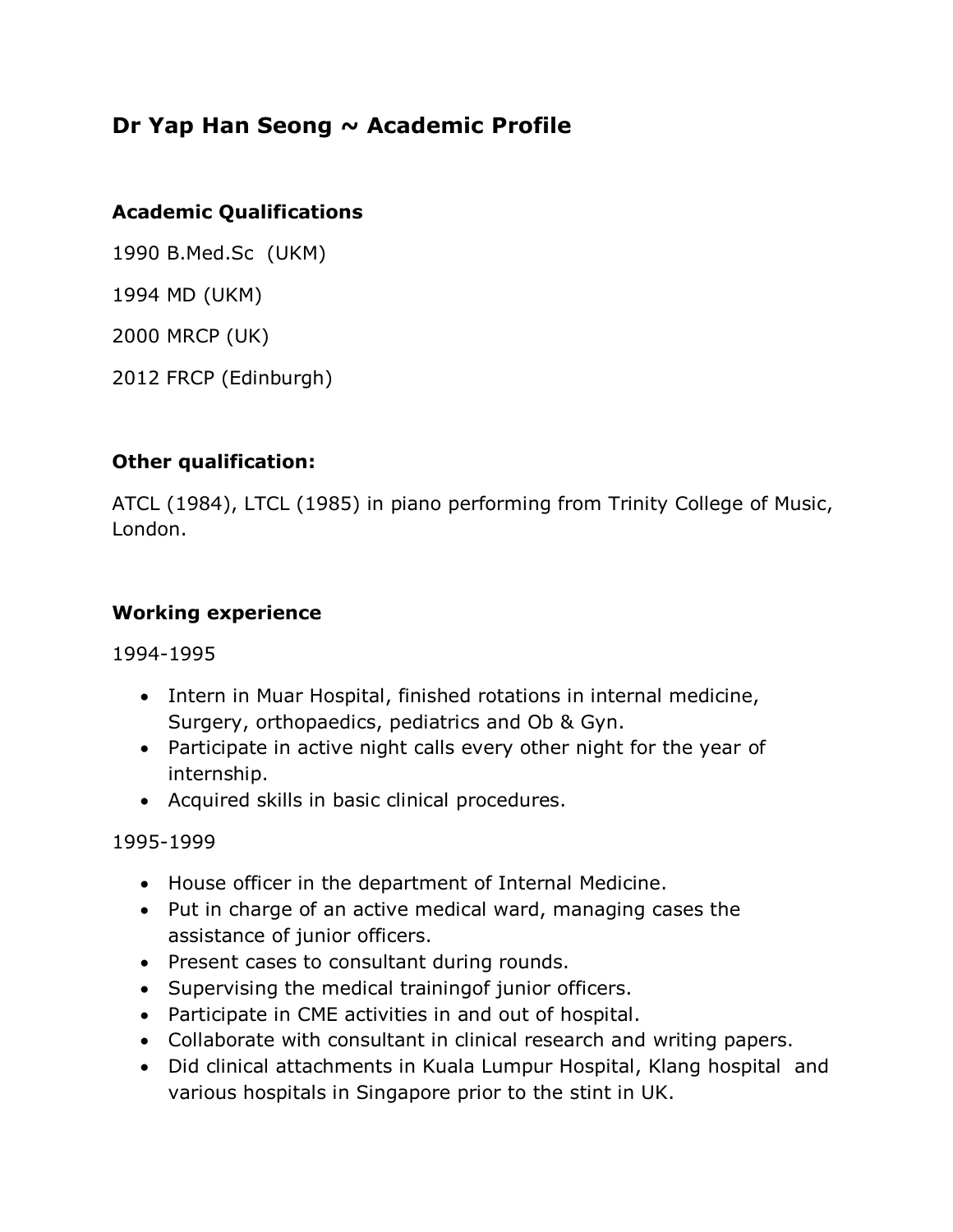#### 1999-2000

• Pre-MRCP traning with Prof DH Lawson (now retired) at Glasgow Royal Infirmary. Underwent rotations in general Medicine, dermatology, geriatrics and medical cardiology.

#### 2000

Completed *MRCP (UK)*

#### 2000-2001

- Clinical specialist (equivalent to registrar) in the department of internal medicine, Muar Hospital under Dr.N.Nivedita, then consultant in medicine.
- Continued clinical work in the capacity of a clinical specialist
- Training junior and senior house officers.
- Organizing in-house CME activities, pre-MRCP courses with the help of consultant.
- Provide support for the undergraduate education of medical students from local varsities and those abroad.

#### 2002-present

- Consultant physician in general medicine at my own private clinic, previously under Medical Specialist Centre, JB.
- Run outpatient medical clinic, with active ward work.
- Participate in night calls, in rotation with other physicians.
- In charge of non-invasive cardiac lab, mainly stress ECG and echocardiogram.
- Continued with CME activities, on-line and otherwise.
- Started to assist Monash University in the training of their medical students, mainly the third year.